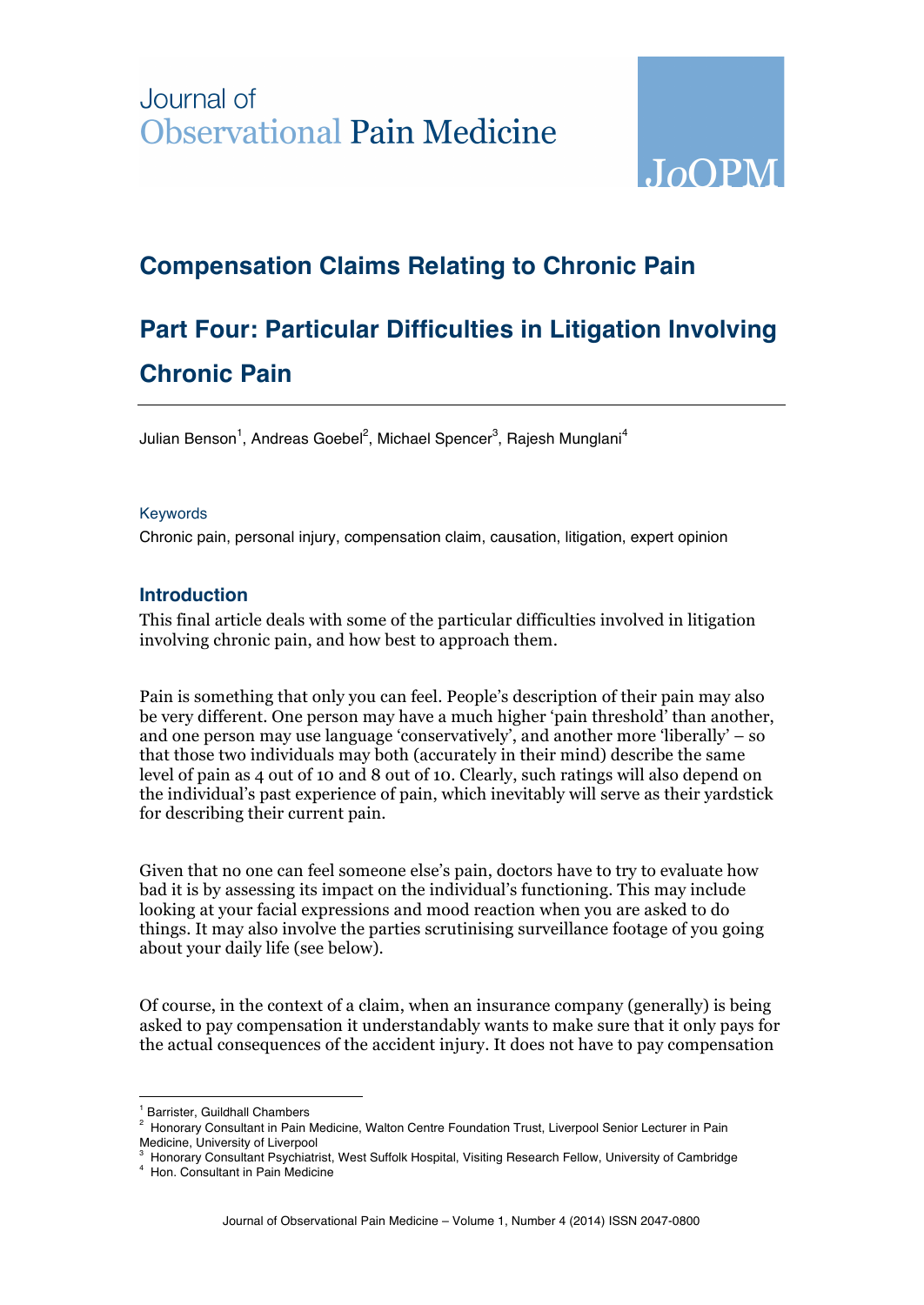if a person was going to suffer the same problems (including chronic pain) *anyway*, or if a person is significantly exaggerating the impact of the accident injuries.

There is a wide range of factors, which means that claims involving chronic pain are often more complex, stressful and difficult than other cases involving serious injuries.

## **Diagnosis is difficult – there is often a range of opinion**

As you have now seen, 'chronic pain' cases are rare, the diagnosis of is often difficult and complicated by an individual's pre-accident experiences, as well as personality. There is often more room for a wide range of opinion than there might be, for example, between orthopaedic experts giving evidence about a complex fracture and a neurologist giving evidence about the severity of a brain injury.

Also, the precise diagnosis often requires input from experts with separate expertise, so that within a claim there may well be three 'pairs' of experts (usually orthopaedic, psychiatric, pain management), and each pair may disagree about what is causing symptoms, what treatment is necessary and what the future is likely to hold.

It is not unusual for one expert to think that all of the person's symptoms are related to an accident, while another expert may think that the genuine effects of an accident (if any) were very short-lived.

### **The consequences of the expert's opinion can be a huge difference in compensation**

As frustrating as it may seem, individuals suffering from chronic pain are very often not best placed to explain why they are suffering. They may feel very strongly that all of their problems originated in an accident, but careful analysis of the medical records may suggest that there are other, or additional, potential causes for the symptoms.

For that reason, chronic pain cases depend very heavily on the skill and persuasiveness of the expert witnesses involved. The acceptance by the court of one or other 'side's' expert is very likely to have a massive bearing on the outcome of the case. Given that claims for chronic pain can include future loss of earnings for years, and lengthy, costly treatment, the difference in outcome if one expert's view (or, as often happens, one 'side's' *team* of experts) is accepted by the court, can be enormous.

### **The insurer has limited means to evaluate the claimant**

Insurers rarely meet a claimant, which makes it difficult for them to have a good understanding of what type of person he or she is. In a claim against an employer, the insurer may learn something about the person from the employer directly. In other claims, an employed claimant will often have occupational health or personnel records, which the insurer is entitled to scrutinise to see what the claimant's health and work record was like before the accident. Many claimants will have Department

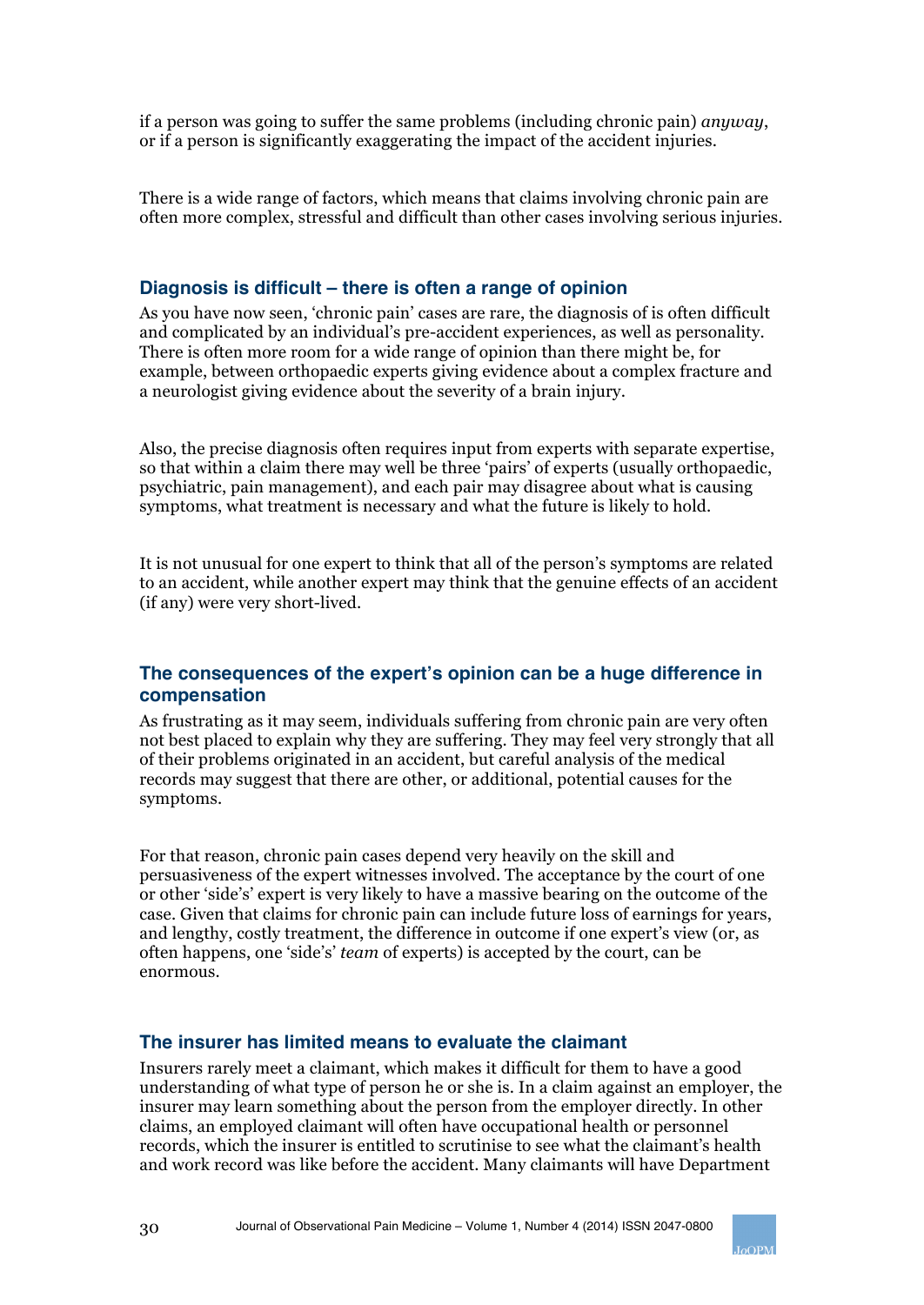of Work and Pension (DWP) documentation (e.g. benefit applications and decisions), which the insurer is also entitled to see for the same reason.

The insurer will also ask the experts it instructs what impression they had of the claimant during the examination. If the insurer starts to think that the claimant's symptoms are out of all proportion to the initial injury, the insurer will naturally become suspicious and want to protect itself from offering compensation which is far higher than the actual losses fairly attributable to the accident it has caused to the claimant.

Of course, the claimant may have developed a rare pain syndrome and/or disorder. However, it is also *possible* that the claimant may (consciously or unconsciously) be exaggerating some or all of his problems.

## **Another factor complicating claims – identifying the truth?**

It is sometimes a very fine line between the 'truth', an unintentional inaccuracy, an intentional (but modest) inaccuracy and a straightforward untruth or lie. For example, a person tells an expert he can walk 200 m, but has told a benefit assessor he can only walk 50 m. Is that a 'lie' and, if it is, does it matter?

Any conscious lie matters, because it harms the credibility of the individual and, if a claim ends at a trial, the judge will soon start to lose faith in a person who has not told the truth. The more untruths/inaccuracies and/or the more serious the untruths, the more likely it is that the judge's inclination to believe that person will crumble and be replaced by scepticism and criticism. In the example above, and assuming both individuals did record the information given to them accurately, there are plenty of innocent and less innocent explanations:

- § The benefits assessor might have told the person (but not recorded telling him) to answer 'as if it was your worst day'.
- § The expert might have asked the person to answer 'as if it was an average day'.
- § The benefit assessment may have been in the middle of winter; the doctor's examination in summer.
- The symptoms may have changed between the assessments.
- § The individual may have felt that they should over-emphasise their symptoms to the benefits assessor because, if not, that person might score them unfairly too low and beneath the threshold at which they would receive any benefits.
- The individual may have over-emphasised their symptoms to an expert (often the defendant's expert) to make sure he understood how bad the symptoms could be.
- § The individual may (in a very rare case) have felt considerably improved, but decided not to acknowledge that improvement, so that anyone assessing him continued to believe that his symptoms were bad.
- The individual may (in a rarer still case) have decided to mislead his family, friends, treating and medico-legal clinicians and his legal representatives, to maximise the compensation from a modest (or recovered) injury. This person deserves, and will very often find themselves, at a very high risk of being

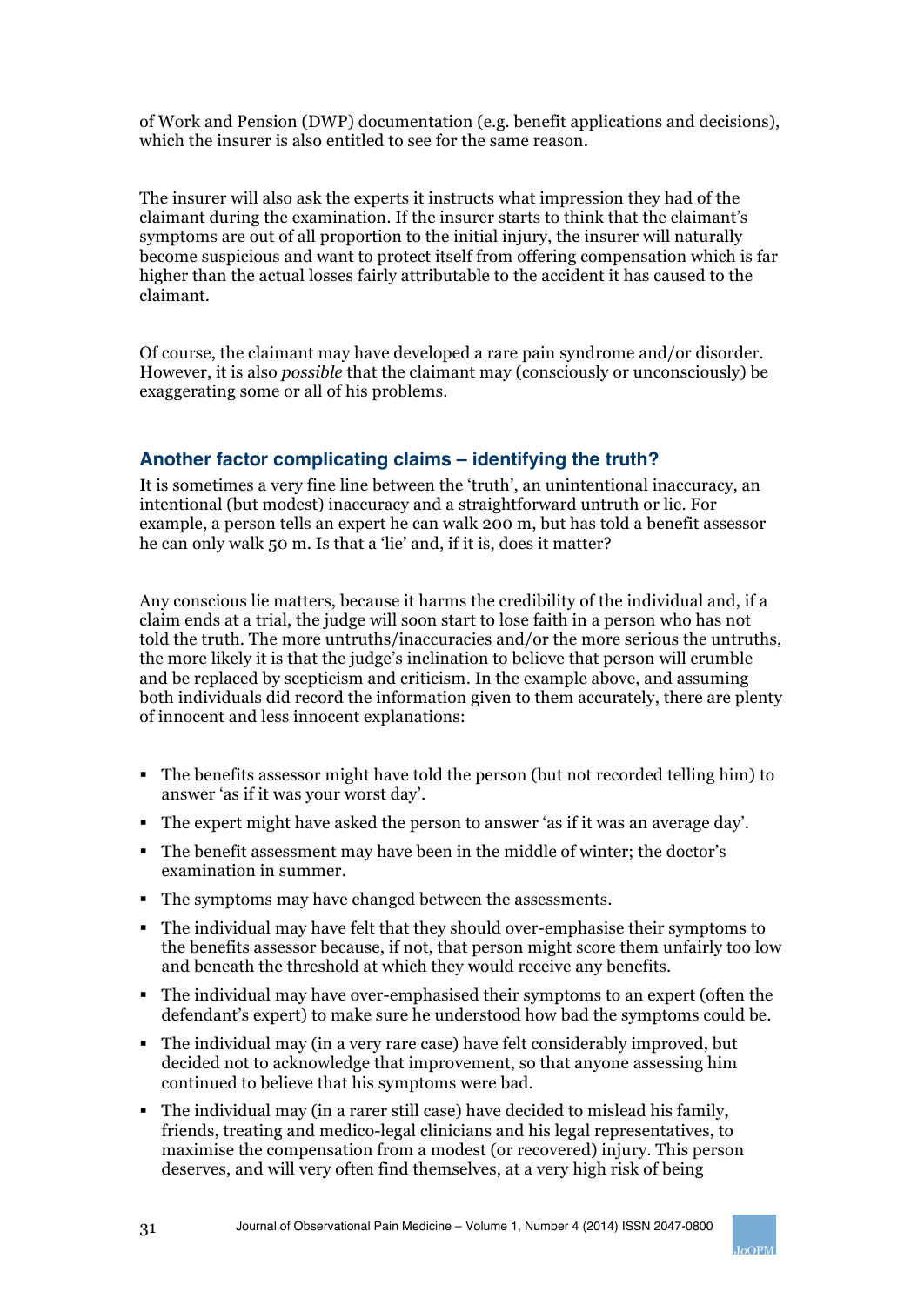discovered (it is very difficult indeed to 'get away with' such a plan) recovering very little in the claim (and being liable to pay the defendant's costs out of any sums awarded in compensation), and in a serious and clear case, and facing criminal investigation.

## **Covert surveillance**

We have explained that insurers (and their legal representatives), unlike those of the claimant, do not have an opportunity to meet and evaluate the injured person during a claim.

One very effective tool for the insurer is to have the claimant filmed going about their daily lives, then to compare what they see with the accounts the claimant has given to the experts, benefits assessor or others. If there is a very obvious difference, the insurer will want to rely on the surveillance to undermine some or all of the claim.

Sometimes, surveillance footage is entirely consistent with what the claimant has said, and sometimes there are modest inconsistencies which can be explained because it was a 'good' day (with less pain than normal), or perhaps that the claimant suffered much more than usual *the day after the footage* was taken (when he was shown managing more activity than usual). In such cases, the explanation has to be balanced against all of the other evidence in the case. If there are 'too many' inconsistencies, the claim will be badly harmed, but if there are very few, then the defendant – and ultimately the court – may well accept the claimant's word.

On other occasions, the surveillance can appear very damaging, but may not be. A real example is a case in which a man (whose hobbies had been ruined by his pain) told his solicitor he had been encouraged at the pain clinic to try fly-fishing to help his mobility and mood. Shortly after, a DVD of him fly-fishing crossed in the post with a letter from his solicitor explaining that was what he had tried to do. The defendant understandably thought the surveillance was very damaging to the claim but, in fact, it was nothing of the sort. Indeed, the fact that the claimant had thought to tell his solicitor that he had managed to go fishing (and that had been communicated immediately to the insurer) meant that the insurer considered him a truthful person for *having volunteered the information to them without knowing he was being filmed.* That case, which had been very hotly contested on various causation issues to that point, settled successfully for both parties shortly afterwards.

The message in every case is absolutely clear. If you volunteer any significant improvements in your condition to your solicitors, you do not have to be worried about being 'caught out' by surveillance.

## **Final messages about litigation concerning chronic pain**

### Litigation is stressful but it will usually provide reasonable compensation

The process of making a claim for chronic pain is often stressful, but with good quality advice, clear information and a desire to compromise, many issues can be

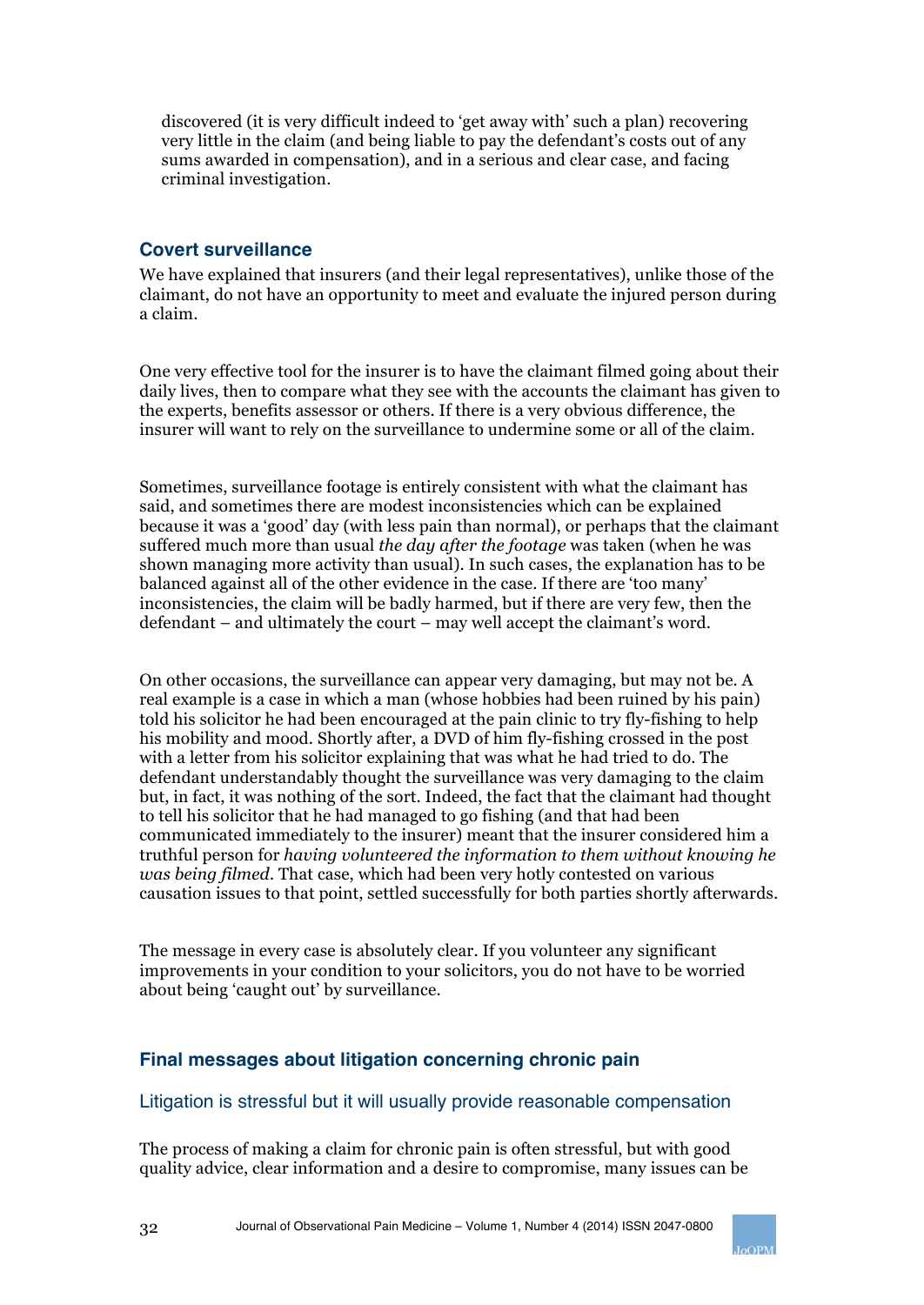resolved, and the vast majority of cases concluded with a settlement which is satisfactory to the injured person and insurer alike.

Involvement with the legal process will not make you better. Indeed, in chronic pain cases, for the reasons explained above, it is usual for there to be a much wider gulf between the positions of the two parties than in other types of claim.

The vast majority of personal injury claims settle. The *vast majority* of chronic pain cases settle. Provided you are well advised and you play an active part in your claim (asking questions and making sure they are answered) there is a good chance that your claim will be concluded with a reasonable settlement.

If inconsistencies in the evidence do arise and/or the experts strongly disagree about the case it will become significantly more stressful, and the claim will inevitably be more difficult to settle. However, the process is worthwhile and ought to enable you to achieve reasonable financial protection against the consequences of your injury.

From the start, however, you will need to be as calm, patient and resolute (and, it goes without saying, as *honest*) as possible.

It is very important that you provide information which is as accurate as possible at all times – to your legal representatives, treating doctors and to the experts in the claim. *That does not mean that the claim is an impossible memory test*. Most people (perfectly reasonably) cannot remember lots of things that have happened years earlier. The simple point is to do your best, explain when you cannot remember something and don't just guess an answer because you think you should.

Accuracy is particularly important in chronic pain cases, and both parties (and the court) will rely on all of the information (statements, medical records, your account to the experts, benefit applications, employment files etc.) in coming to a decision about what is the cause of a person's symptoms. No one is expected to remember all the details of their treatment, and there are almost always loose ends in every claim. The key is to be as accurate as you can, so that the experts and the court have the best opportunity possible to assess your claim. In that way, you are likely to emerge from the process with a fair, reasonable award of compensation to enable you to look to the future.

#### Conflict of interest disclosures

Disclaimers and conflict of interest policies are found at: http://bit.ly/1wqiOcl

#### Article submission and acceptance

Date of Receipt: 30.05.2014 Date of Acceptance: 15.08.2014

#### Contacts/correspondence:

Dr Rajesh Munglani: rajesh@munglani.com Mr Julian Benson: julian.benson@guildhallchambers.co.uk